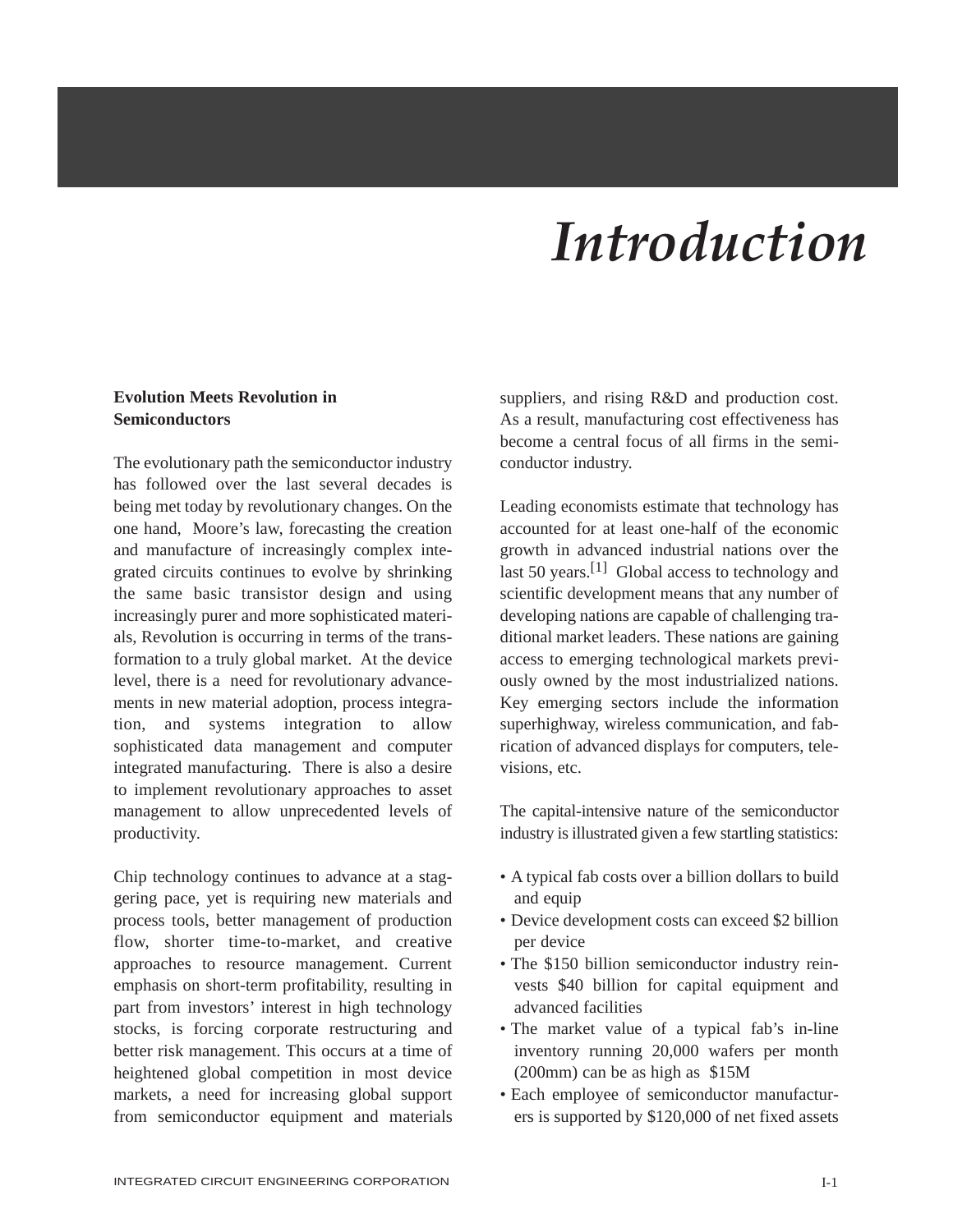This book serves as an update to Cost Effective IC Manufacturing 1995, a publication dedicated specifically to providing cost-reduction strategies for new and existing fabs. This book examines the complex relationship between company profitability, capital expenditures, device yield, cycle time, time-to-market, and other factors. It also reviewed management strategies that allow higher productivity and continuous improvement in everyday fab operations.

Cost Effective IC Manufacturing 1998-1999 maintains the focus of the first edition, while expanding analysis in key areas including:

- factors influencing profitability
- cost per wafer,
- cost of ownership,
- overall equipment effectiveness,
- cycle time management,
- benchmarking of operations, and
- yield improvement.

In addition, this new publication analyses controversial issues including the move to 300mm wafers, changes in device lifecycles,

## **Changing Terminology**

Much of the move to label our era in time — as the "Information Age," the "Digital Age" and the "Gigabit Era" — is driven by the need to emphasize the enormous influence technology has on our world today. At the same time, as users become more knowledgeable, there is a need to describe technology in more accessible terms. For instance, semiconductors are becoming known as the building blocks of the information age. Microprocessors are the brains of personal computers. DSPs are described as the chips that makes toys talk.

Beyond such helpful descriptions, the increasing use of personal computers, networked computers and the Internet are driving the need for better descriptions of computing and data transfer capabilities. For instance, users rarely use the metric of baud rate in purchasing modems.

Part of the revolution involves the translation of complex integrated circuits and electronic devices into concepts that users can appreciate and utilize in making purchasing decisions.

#### **Changing Business Strategies**

The face of semiconductor business is changing more rapidly than ever. Within electronics companies cost structures are changing, management strategies are changing, and budgets are changing continuously. The semiconductor equipment and materials suppliers are changing time-to-market and scope of services — as well as cost structures. New business strategies continue to come "on-line" — from the fabless and foundry models of the early 1990's to the latest "virtual" companies who neither design nor manufacture integrated circuits, they simply breathe life into them.

But the forces of change are occurring not only within the semiconductor companies themselves. Perhaps more notably, it is the consumers and the investors that are changing the way companies approach capital expenditures and manage risks.

## **Changing Priorities**

Cost control is the single greatest challenge facing semiconductor companies today. For IC manufacturers, profitability is increasingly tied to time-to-market, manufacturing cost reduction, and asset utilization.